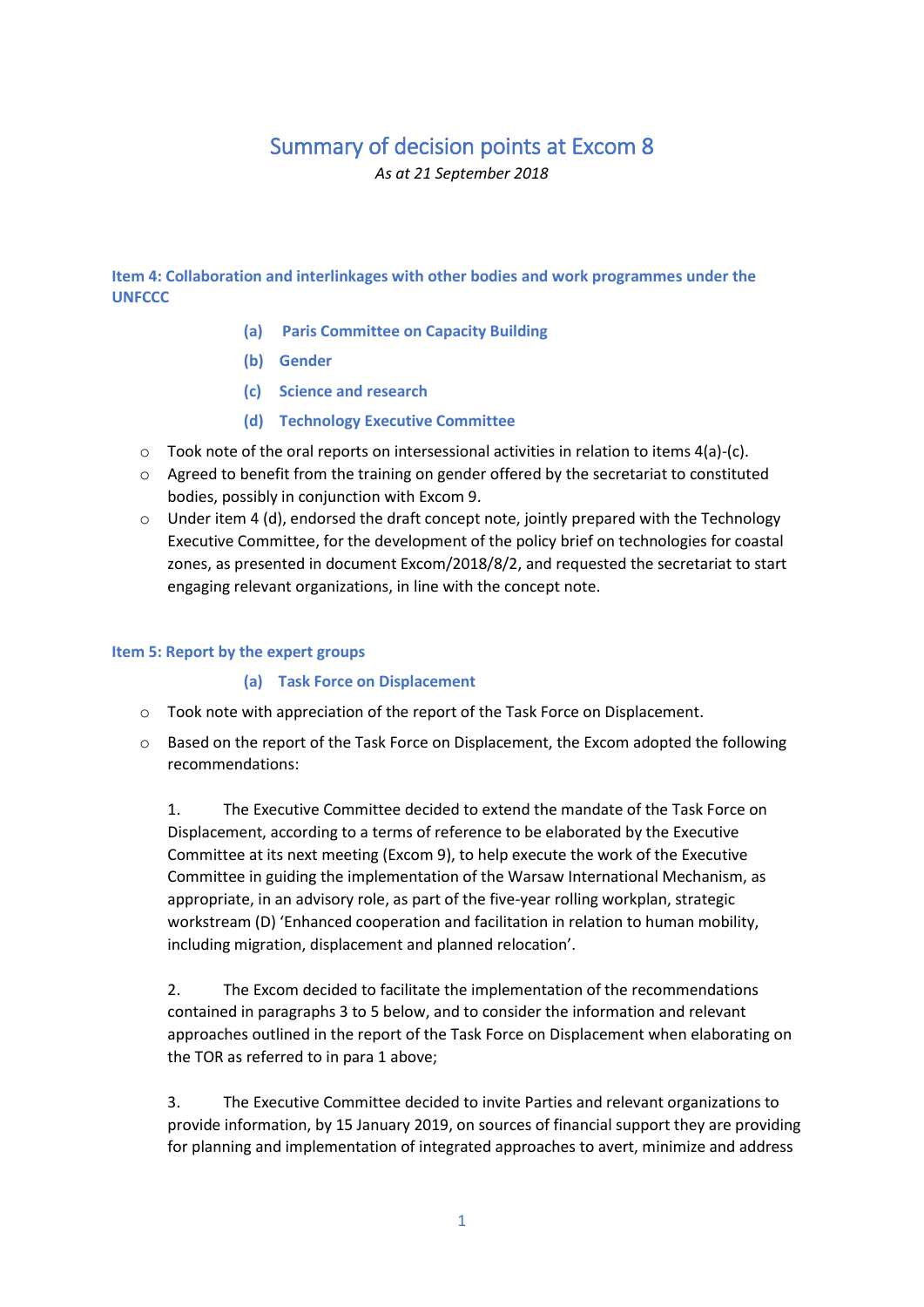displacement related to the adverse impacts of climate change, with a view to informing the development of the technical paper referred to in paragraph 2 (f) of decision 4/CP.22.

4. The Executive Committee decided to, at its next meeting (Excom 9) consider steps to take forward inter alia the following:

(a) Ensure that synergies are built between the strategic workstream on human mobility and the other workstreams of the Executive Committee's five-year rolling work plan, to advance work on displacement;

(b) Continue to engage with civil society, experts, affected communities, as well as other relevant stakeholders on displacement, and the broader area of human mobility, in the context of climate change in the activities of the Executive Committee;

(c) In collaboration with relevant organizations, compile existing knowledge, data, tools and guidance; and develop these in areas where there are gaps, where appropriate, in particular in relation to integrated approaches to avert, minimize and address displacement and broader areas of human mobility related to the adverse impacts of climate change; and disseminate them, including through the UNFCCC website;

(d) Facilitate action and support, including finance, technology and capacitybuilding, for developing country Parties in their efforts, as appropriate, to integrate approaches to avert, minimize and address displacement related to the adverse impacts of climate change into relevant national planning processes, including the process to formulate and implement National Adaptation Plans (NAPs).

(e) In collaboration with relevant bodies under the Convention and the Paris Agreement and relevant organizations as appropriate, facilitate capacity-building of developing country Parties related to mapping of risks of displacement, and identification and implementation of integrated approaches to avert, minimize and address displacement related to the adverse impacts of climate change;

(f) Facilitate enhanced understanding and the provision of technical support for developing country Parties to bridge knowledge and capacity gaps regarding in particular to internal displacement related to the adverse effects of climate change.

5. The Executive Committee decided, in collaboration with the Standing Committee on Finance and relevant organizations, consistent with their mandates and work plans, to facilitate mobilization of financial resources for developing country Parties to avert, minimize and address displacement related to the adverse effects of climate change.

#### **(b) Slow onset events**

- **(c) Non-economic losses**
- **(d) Comprehensive risk management approaches**
- o Elected Ms. Ekaterine Mikadze as a member of the expert group on slow onset events.
- o Elected Mr. Valeriy Sedyakin and Mr. Antonio Cañas as members of the expert group on non-economic losses.
- $\circ$  Took note of the progress made by expert groups and the initial plans of work for the upcoming intersessional period.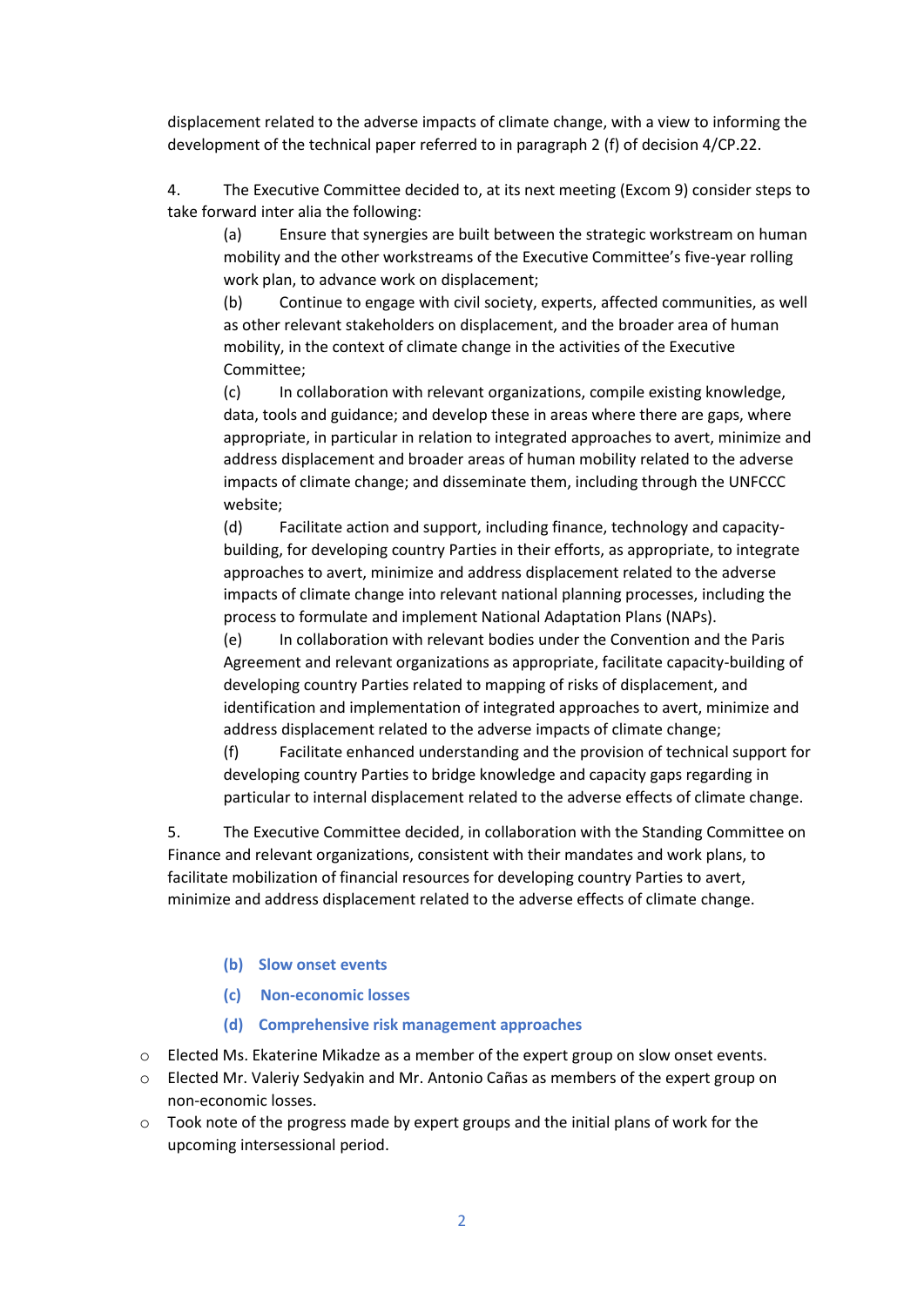- o Recommended that the co-chairs consider allocating time in future Excom meetings for expert groups to work among themselves to organize their intersessional work.
- o Appreciated the preparation of the roster of experts and noted the relevance of this roster to the work of the expert groups.
- $\circ$  Thanked the experts who have already registered and encouraged others to register in the roster.

**Item 6: Guidance for the Technical Expert Group on Comprehensive Risk Management to facilitate stakeholder engagement and capacity building in the context of strategic work stream (c), activity 4**

> o Agreed that the Technical Expert Group on Comprehensive Risk Management initiate work on activities 4 (a)-(c) of strategic workstream (c), by convening relevant stakeholders for a workshop, involving the full membership of the Technical Expert Group on Comprehensive Risk Management, and, as appropriate, Excom members, with a view to providing input into activities 2, 5 and 6 of strategic workstream (c).

#### **Item 7: Scoping of the technical paper on sources of financial support**

 $\circ$  Forwarded the outcomes of the Excom's work from this meeting to the secretariat, which consists of terms of reference, to assist the secretariat in determining the scope of the technical paper, referred to in paragraphs 2 (f) of decision 4/CP.22.

#### **Item 8: Report of the Executive Committee**

 $\circ$  Adopted the recommendations to be inserted in the annual report of the Excom.

#### **Item 9: Communication strategy of the Executive Committee**

- $\circ$  Endorsed the draft communication strategy of the Excom.<sup>1</sup>
- o Invited the expert groups to provide inputs to the Annex of the communication strategy.
- o Agreed to:
	- the organization of a COP 24 side event by the Excom, in collaboration with the International Organization for Migration (IOM) and the Platform on Disaster Displacement (PDD), with a view to promote the work of the Task Force on Displacement;
	- Invite the incoming COP Presidency, to consider hosting an event in collaboration with the Excom, which includes a poster session at COP 24, to celebrate the 5<sup>th</sup> anniversary of the Warsaw International Mechanism.

#### **Item 10: Engagement of the Intergovernmental Panel on Climate Change**

 $\circ$  Noted the relevance of scientific information related to loss and damage associated with climate change impacts as provided by the assessment reports and special reports of the Intergovernmental Panel on Climate Change.

**.** 

<sup>1</sup> See annex I.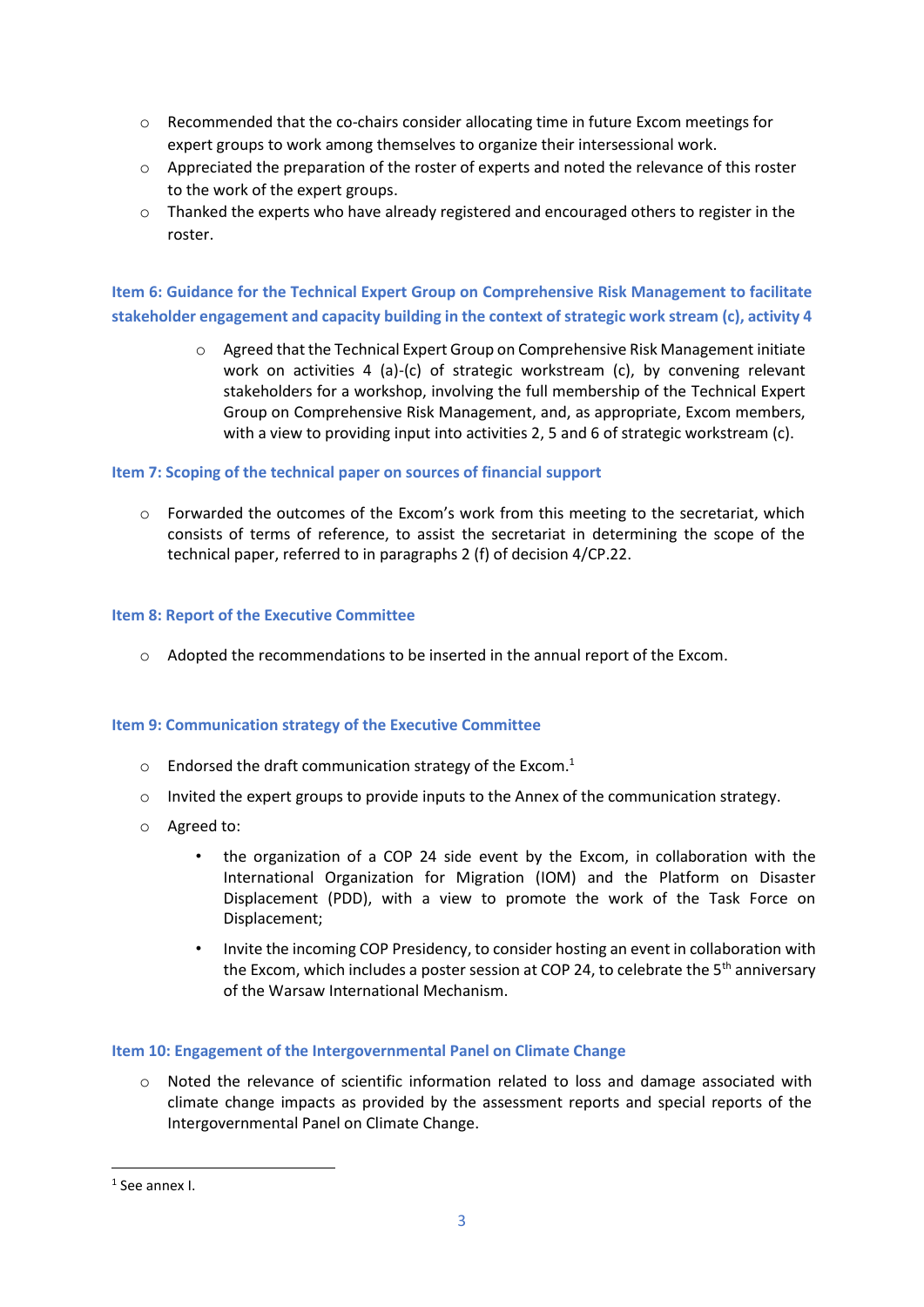#### **Item 11: Emerging needs and cross-cutting issues**

o Decided to include this agenda item in every future meeting of the Excom.

#### **Item 13: Any other matters**

o Noting that there are no pre-identified events which should be taken into account as "extreme weather events" in the work of the Excom, agreed to take into account, where relevant, relevant climate-related events and hazards, such as wildfires, in its future work, as appropriate.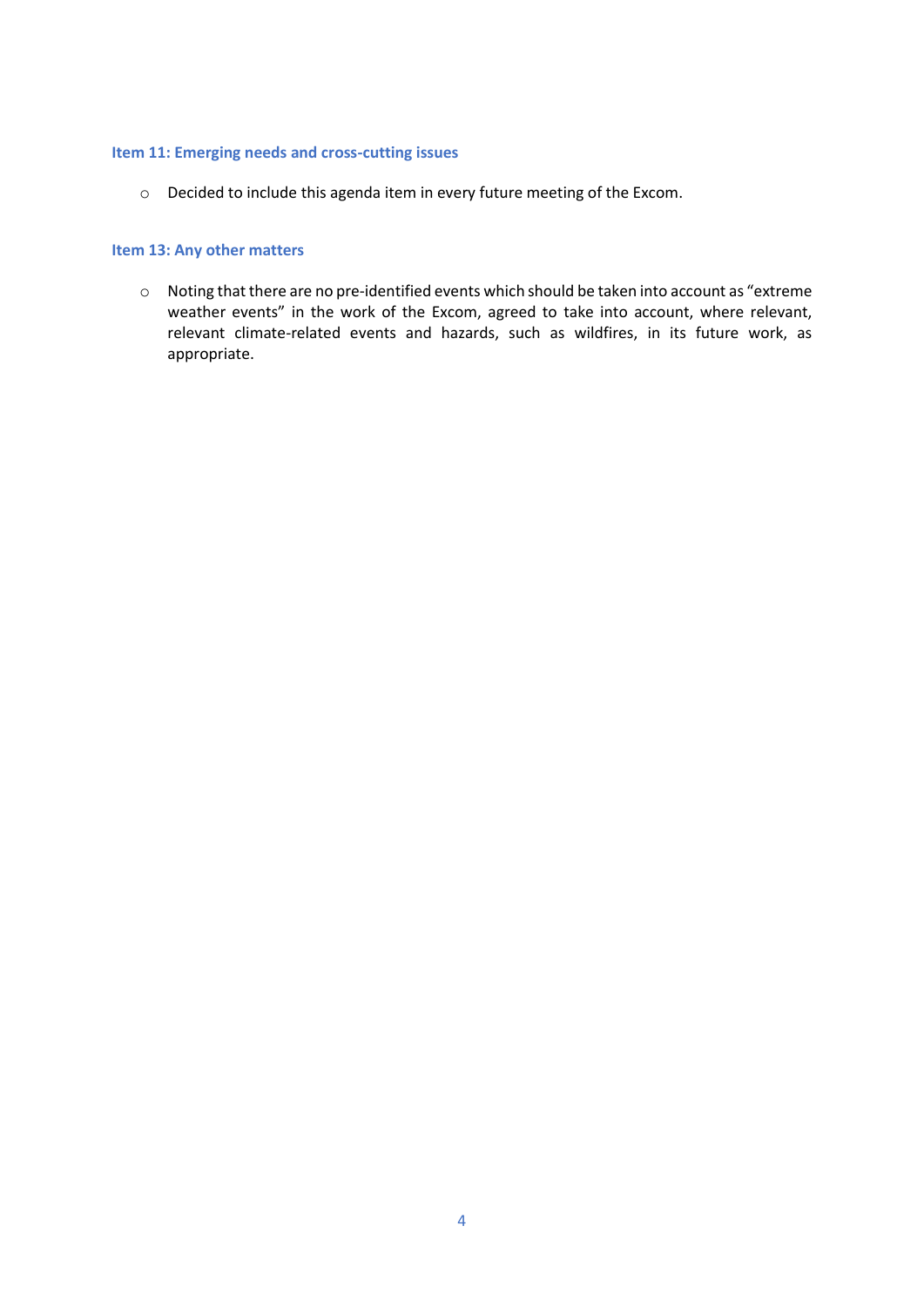# **Annex I – Draft communication strategy of the Excom**

## **I. Introduction:**

- 1. At COP 19 (2013) Parties decided to establish the Warsaw International Mechanism for loss and damage associated with impacts of climate change (WIM) which addresses loss and damage from both extreme weather events and slow onset events. The WIM is further guided by Art 8 of the Paris Agreement. Its Executive Committee (Excom) is aiming to guide the implementation of the following functions:
	- a. enhancing knowledge and understanding of comprehensive risk management approaches;
	- b. strengthening dialogue, coordination, coherence, and synergies among relevant stakeholders;
	- c. enhancing action and support so as to enable countries to take action to address loss and damage.
- 2. This communications strategy aims to enhance the visibility and therefore strengthen the impact of the Excom´s output, both with respect to Parties and relevant stakeholders, as well as with respect to a wider audience and the informed public. It further aims to showcase the relevance and importance of the Excom's as well as the WIMs output in the context of the Paris Agreement, in the context of the broader drive towards averting, minimizing and addressing loss and damage and sustainable development. It will also highlight the coherence and synergies of bodies and organisations under and outside the UNFCCC working together to support Parties.
- 3. At its 6th meeting, the Excom adopted its five-year rolling workplan for 2017–2021, from which further valuable output is likely to flow. This communications strategy will also support and enhance the visibility and impact of the Excom's output in particular for this period.
- 4. This strategy aims to set out the purpose of communicating the work of the Excom (the 'why'), the audience (the 'who'), the content and messages (the 'what'), the means or vehicles for communicating (the 'how') and the timing of communicating (the 'when'). These elements will be addressed in greater detail below.

This strategy as presented by the Excom in this document consists of two parts:

- a. an overall long-term strategy guiding the communication work of the Excom;
- b. a short and mid-term 'living document part' providing more detailed information on opportunities to follow up on. (see the Annex - also section V)

# **II. Purpose and objectives – "why"**

- 5. The Excom believes that communication and information are essential and powerful instruments to raise the awareness, and build and share knowledge and tools on the issue of "loss and damage", including through stimulating a dialogue and informing relevant actors and stakeholders within and outside the UNFCCC on the importance of and approaches to avert, minimise and address loss and damage.
- 6. The work of the Excom together with the outcomes of the strategic workstreams highlighted in the five-year rolling workplan have the potential to make a solid contribution towards averting, minimizing and addressing loss and damage as well as towards sustainable development.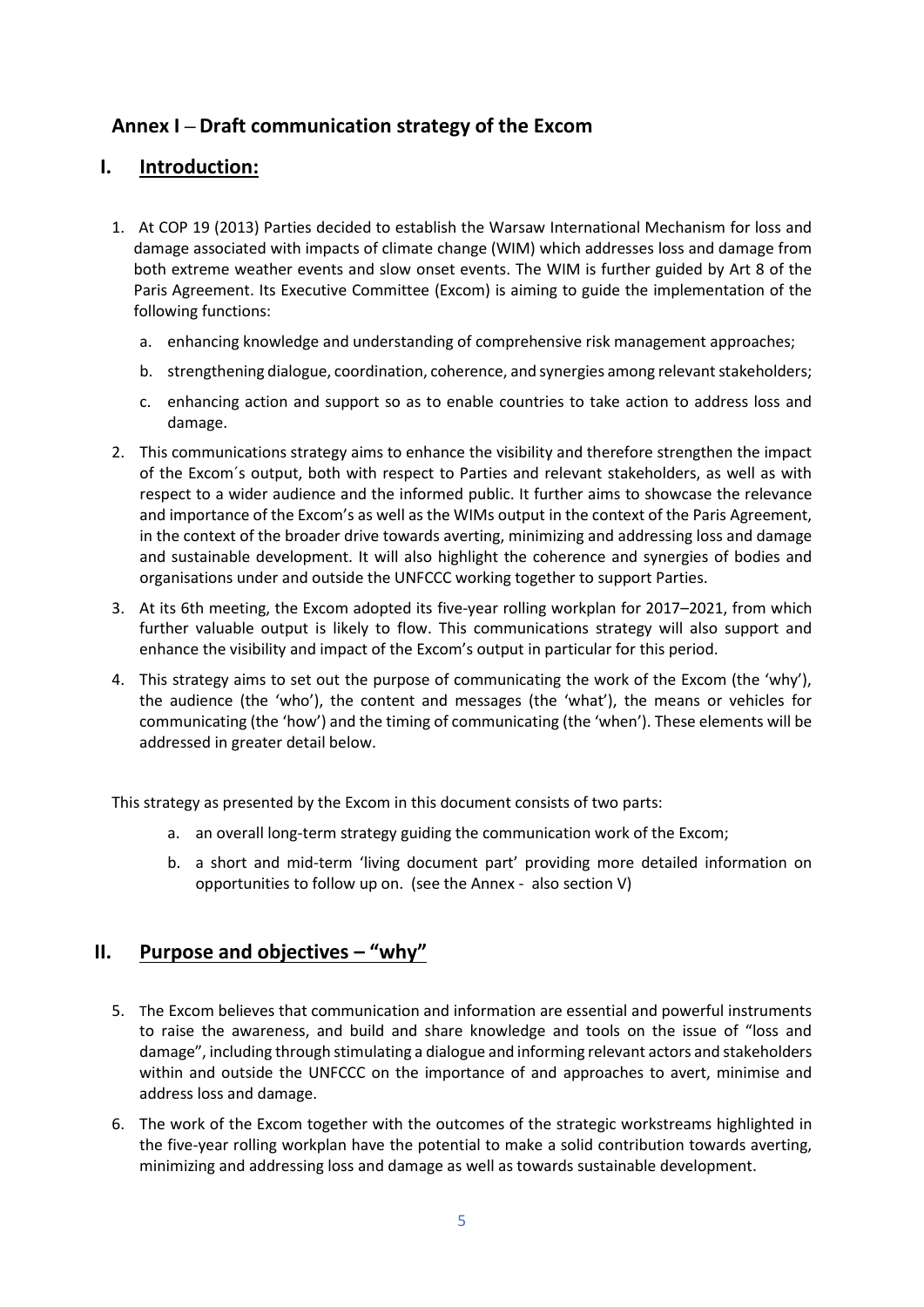- 7. In order to maximise the potential of the Excom, and the impact of its work and products, there is a need to ensure adequate outreach and dissemination to a wider audience. Specifically, the products, the contents of which can function as a very useful tool to policymakers and other stakeholders, would need to be highlighted. Overall, such a promotion will have the added benefit of showcasing the achievements of the Excom. It will also contribute to showing the move towards implementation, thus taking forward the achievements reached annually.
- 8. The purpose of the communication strategy of the Excom thus is:
	- a. To increase the impact, visibility and to raise awareness of both the Excom itself as well as the work of the Excom,
	- b. To enhance the catalytic role of the Excom and the WIM in promoting and facilitating the sharing of the implementation of approaches to avert, minimize and address loss and damage in a comprehensive, integrated and coherent manner,
	- c. To collaborate with bodies under and outside the UNFCCC as well as relevant stakeholders in order to inter alia avoid duplication of work,
	- d. To ensure that the output of the Excom can be easily accessed and used by decisionmakers, policymakers and other relevant stakeholders,
	- e. To communicate to a wider audience the coherence and synergies within the WIM as relevant bodies work together to support Parties implementing approaches to avert, minimize and address loss and damage,
	- f. To develop and disseminate, user-friendly information and communication products, through collaboration and partnerships with relevant stakeholders and organizations
- 9. Since its establishment, the Excom produces a wide range of information and knowledge products and will continue to do so when implementing the five-year rolling workplan. The information to be communicated should be carefully selected and tailored in order to have direct relevance to target groups, while supporting the strategic outcomes of the Excom´s work as per its rolling workplan.

## **III.** Target Groups and approach – "who" and "what"

- 10. UNFCCC stakeholders are a major target group for the communications of the Excom, including the dissemination of Excom recommendations, tools and reports. In this context, the climate community is expected to comprise the UNFCCC and its bodies and (expert) groups, individual Parties, NGOs, media and all other accredited institutions and companies.
- 11. Furthermore, the Excom is dedicated to building awareness on how to avert, minimise and address the impacts of climate change and encourages action to build resilience outside the UNFCCC process. This will be done by providing information and by engaging in dialogue where needed. Relevant actors and stakeholders outside the UNFCCC include a very broad audience, including national, regional and local governments and institutions, independent agencies, private sector, interest groups and individuals, the academic world and research institutes/organizations as well as the general public.
- 12. Therefore, the Excom aims to ensure that information generated from its work is converted into user-friendly products, such as tools and methods, and material for training modules as well as to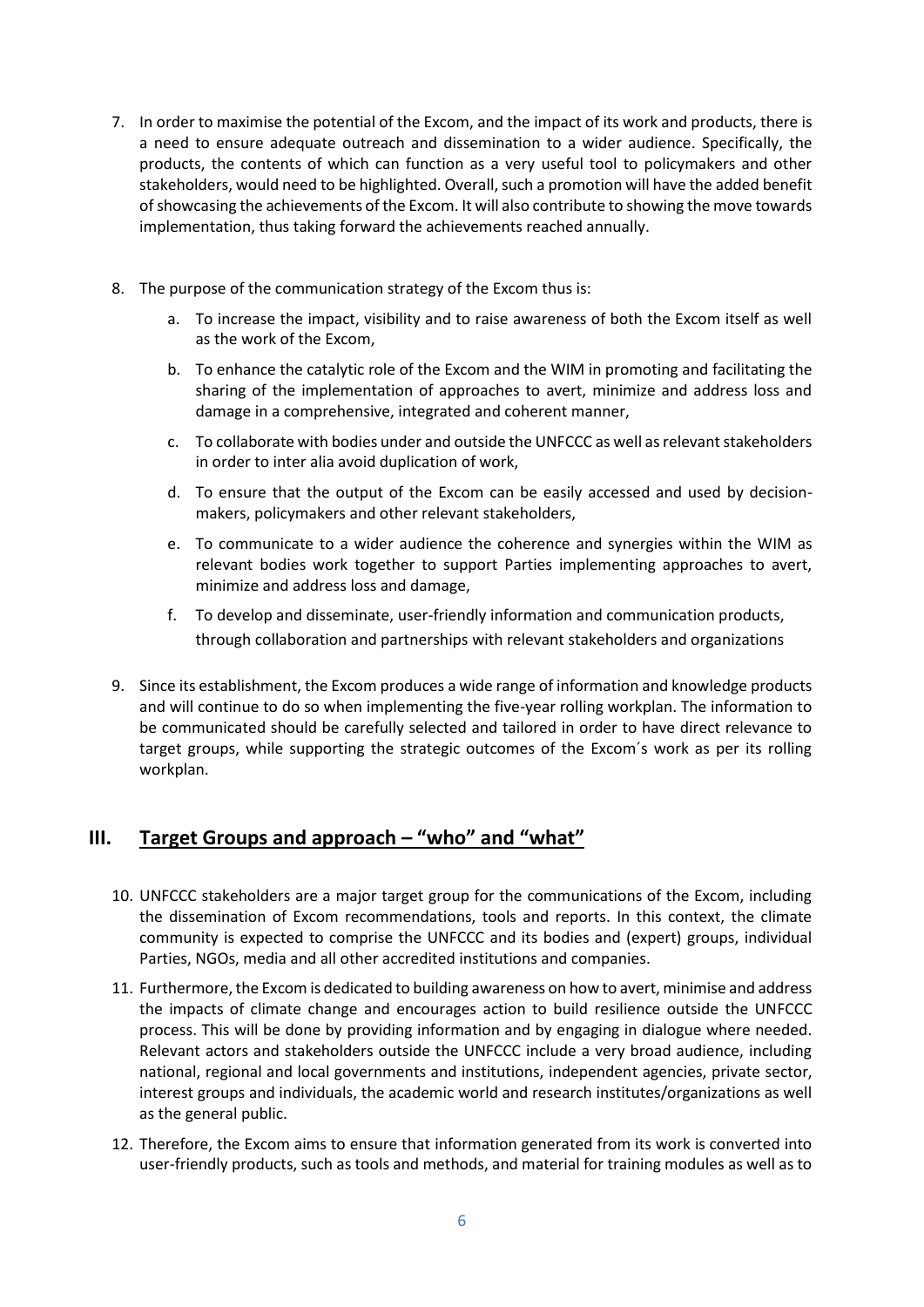consider, through collaboration and partnerships, the development and the dissemination at all levels of user-friendly information and communication products.

- 13. The audience for the Excom's communication and information is therefore not homogeneous; it ranges from professionals inside the UNFCCC process to experts and citizens outside. The Excom recognizes that different groups may need different information to take informed decisions and be effective in their actions on the challenge of averting, minimizing and addressing loss and damage. In order for the Excom to be effective in sending clear, tailored, and easily understandable messages, it is essential for it to understand the nature of its different audiences.
- 14. In its communication efforts, the Excom will seek to build alliances and identify synergies with actors inside the UNFCCC process and with external stakeholders in order to inter alia promote the catalytic role of the WIM. Where possible and effective, the Excom will strive to align with, and support, communication initiatives and channels of relevant organizations, institutions and interest opinion leaders, trend setters and other 'champions' to disseminate the relevant message.
- 15. To be most effective the Excom will coordinate the release of its publications with relevant conferences and meetings held under the UNFCCC and, as appropriate, in collaboration with external stakeholders. The Excom intends to create an 'open window' for communication, with the aim of working closely with external stakeholders/observers to better identify opportunities, questions, target groups and other related issues for effective communication, information and outreach.

## **IV. Timeline and monitoring and review**

- 16. This communications strategy is a living document. It will be updated and revised as may be deemed necessary by the Excom.
- 17. The Excom will periodically monitor and review the implementation of its communications activities, and hence the effectiveness of the communications strategy. The review may also be used to inform any future efforts and re-adjust the strategy, as required.

## **ANNEX**

## **V. Suggestions for activities – "how" and "when"**

- 18. This section provides suggestions for possible means of communication activities and associated timing, to illustrate the approach and identification of target groups as explained above.
- 19. General communication activities (short term):
	- a. Side event at COP 24 TFD recommendations organised by IOM, PDD in collaboration with Excom
	- b. Side event at COP 24 celebrating the 5-year anniversary of the WIM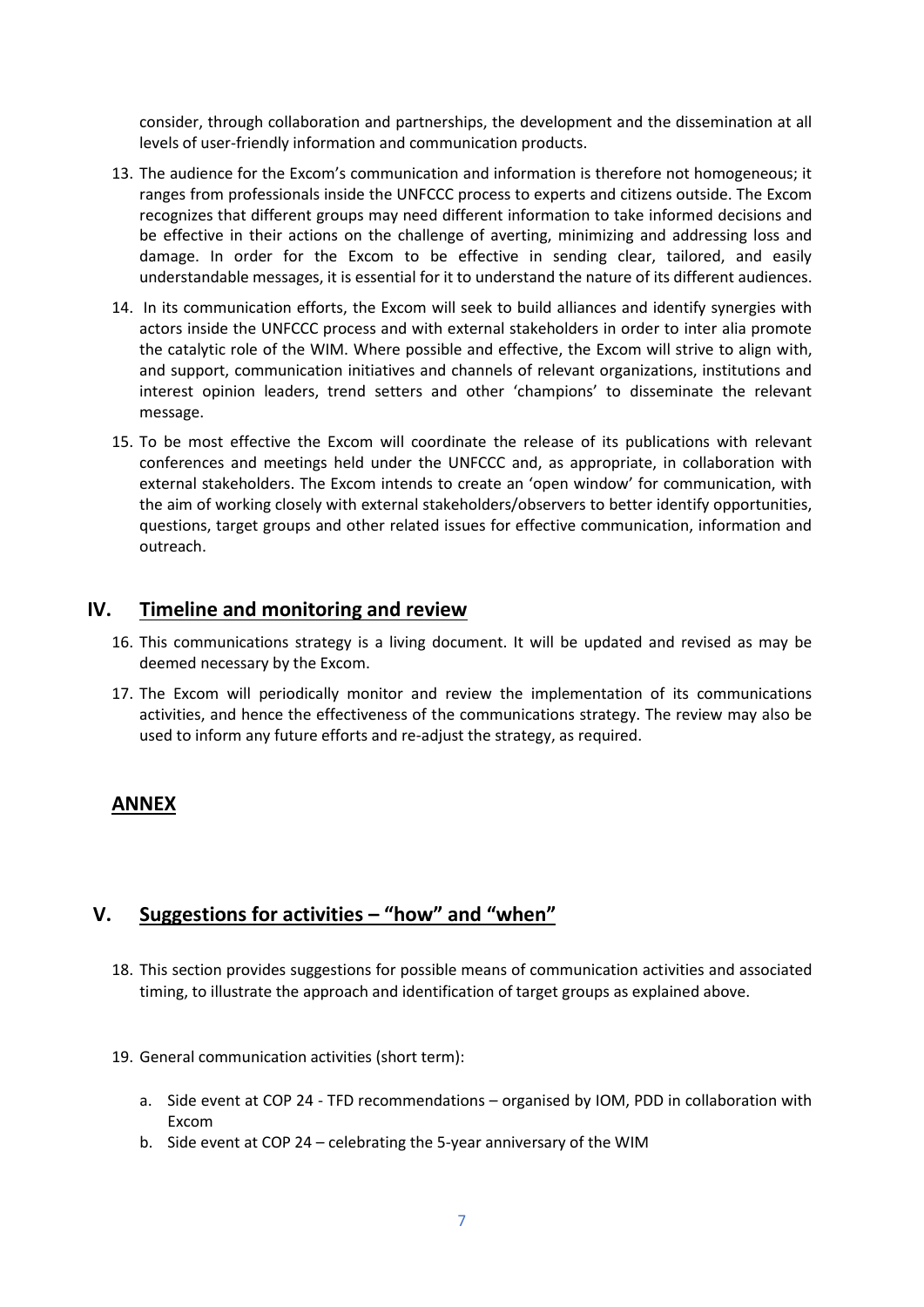20. Communication activities in relation to the five-year rolling workplan (mid to long-term):

*Explanatory remarks*

*a) relevant stakeholders: identify stakeholders that you want to reach with each product*

*b) desired impacts: what kind of impact would the product ideally have?*

*c) communication channels: which channels of communication should be used to reach identified stakeholders?*

*d) feedback: do contacts to stakeholders exist and can they be used to ask for feedback (e.g. which format would be best?)*

*e) kind of product: in what kind/form should the final product come?*

| Strategic workstream (a): enhanced cooperation and facilitation in relation to slow onset events |  |
|--------------------------------------------------------------------------------------------------|--|
| Relevant stakeholders                                                                            |  |
| Desired impact                                                                                   |  |
| <b>Communication channels</b>                                                                    |  |
| Feedback                                                                                         |  |
| Kind of product                                                                                  |  |
| timeline                                                                                         |  |
| Strategic workstream (b): enhanced cooperation and facilitation in relation to non-economic      |  |
| losses                                                                                           |  |
| Relevant stakeholders                                                                            |  |
| Desired impact                                                                                   |  |
| <b>Communication channels</b>                                                                    |  |
| Feedback                                                                                         |  |
| Kind of product                                                                                  |  |
| timeline                                                                                         |  |

| Strategic workstream (c): enhanced cooperation and facilitation in relation to comprehensive risk |  |
|---------------------------------------------------------------------------------------------------|--|
| management approaches                                                                             |  |
| Relevant stakeholders                                                                             |  |
| Desired impact                                                                                    |  |
| <b>Communication channels</b>                                                                     |  |
| Feedback                                                                                          |  |
| Kind of product                                                                                   |  |
| timeline                                                                                          |  |

| Strategic workstream (d): enhanced cooperation and facilitation in relation to human mobility, |  |  |
|------------------------------------------------------------------------------------------------|--|--|
| including migration, displacement and planned relocation                                       |  |  |
| Relevant stakeholders                                                                          |  |  |
| Desired impact                                                                                 |  |  |
| Communication channels                                                                         |  |  |
| Feedback                                                                                       |  |  |